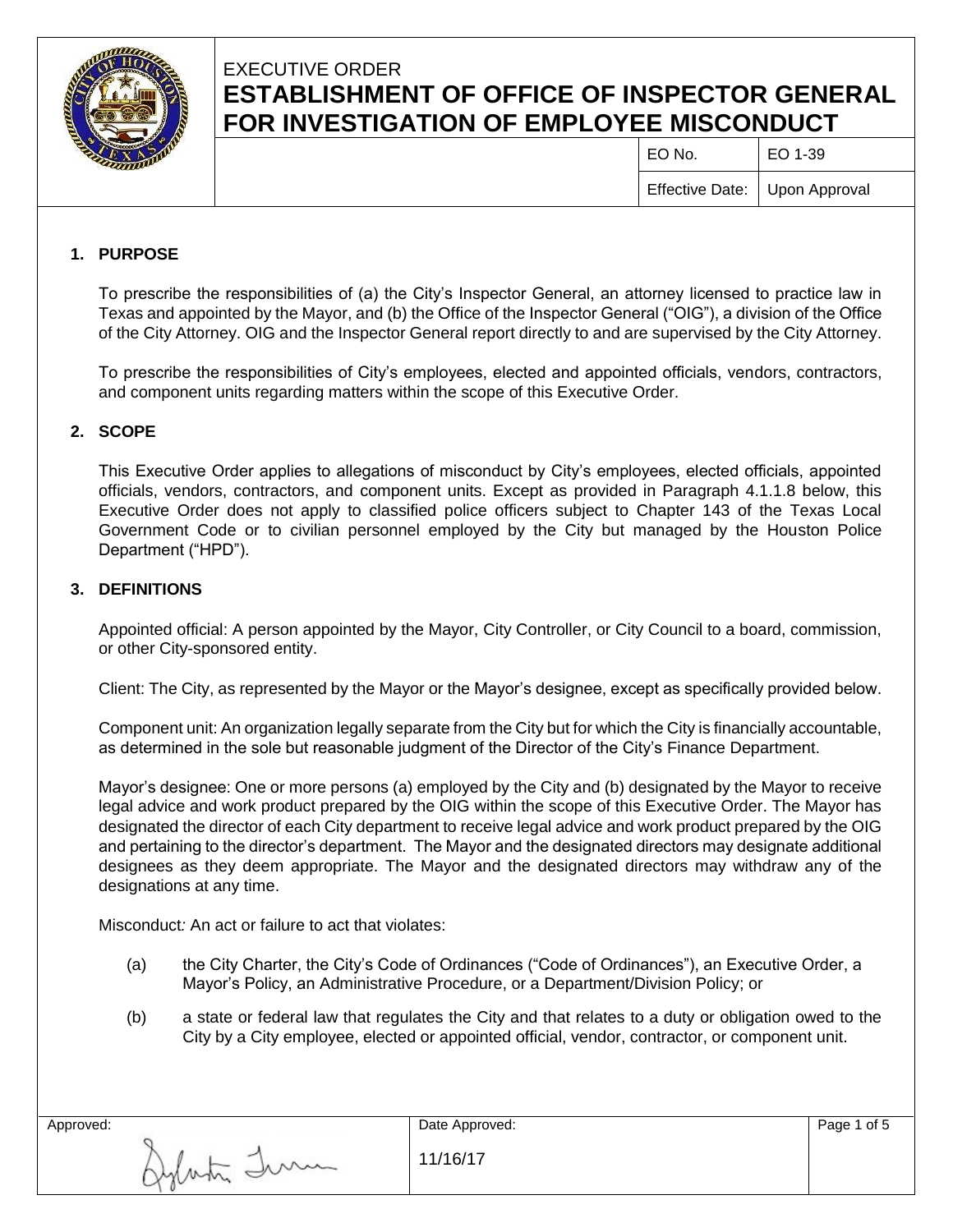## **4. RESPONSIBILITIES**

- 4.1. Inspector General and the Office of the Inspector General
	- 4.1.1. The Inspector General shall:
		- 4.1.1.1. Supervise the OIG.
		- 4.1.1.2. Investigate allegations of misconduct to facilitate the provision of legal advice to the Client.
		- 4.1.1.3. Investigate allegations of workplace threats or violence (but only to the extent and as prescribed by Administrative Procedure 3-21) to facilitate the provision of legal advice to the Client.
		- 4.1.1.4. Investigate allegations of wage theft (but only to the extent and as prescribed by Section 15-62 of the Code of Ordinances) to facilitate the provision of legal advice to the Client.
		- 4.1.1.5. Investigate complaints filed with the Houston Ethics Commission (but only to the extent and as prescribed by Section 18-16 of the Code of Ordinances) to facilitate the provision of legal advice to the Houston Ethics Commission, which in such circumstances shall be the Inspector General's Client.
		- 4.1.1.6. Serve as legal advisor to, and investigator for, the Independent Police Oversight Board (but only to the extent and as prescribed by Executive Order 1-5 Revised); in such circumstances, the Inspector General's Client shall be the Independent Police Oversight Board.
		- 4.1.1.7. Upon request by the component unit or the Mayor, investigate complaints of misconduct pertaining to a component unit to facilitate the provision of legal advice to the Client. The Inspector General is authorized to render legal advice to the component unit.
		- 4.1.1.8. In accordance with Executive Order 1-5, assist an individual with the preparation and filing with HPD's Internal Affairs Division of a complaint against a classified police officer and/or a civilian employee of the City managed by HPD.
	- 4.1.2. After the conclusion of an investigation by OIG, the Inspector General shall notify the complainant regarding whether the Inspector General has sustained the allegation(s) of misconduct, except that the Inspector General is not required to provide such notice:
		- 4.1.2.1 In the circumstances described in Paragraph 4.1.4; or
		- 4.1.2.2 If in the Inspector General's sole but reasonable judgment providing such notice could compromise another investigation by OIG or by another authority with lawful jurisdiction.
	- 4.1.3. Notwithstanding anything to the contrary in this Executive Order, the Inspector General shall decline to provide legal advice or to investigate a complaint if in the Inspector General's sole but reasonable judgment doing so is reasonably likely to conflict with the City's interests in a manner and to a degree prohibited by Rule 1.06(b) of the Texas Disciplinary Rules of Professional Conduct.
	- 4.1.4. The Inspector General is obligated to utilize the OIG's resources as efficiently as possible. Accordingly, and notwithstanding anything to the contrary in this Executive Order, the Inspector General may decline to investigate a complaint and instead forward the complaint to the City's Human Resources Department or other City department as deemed appropriate in the sole but reasonable judgment of the Inspector General.

Subject: EO 1-39 Establishment of Office of Inspector General for Investigation of Employee Misconduct Page 2 of 5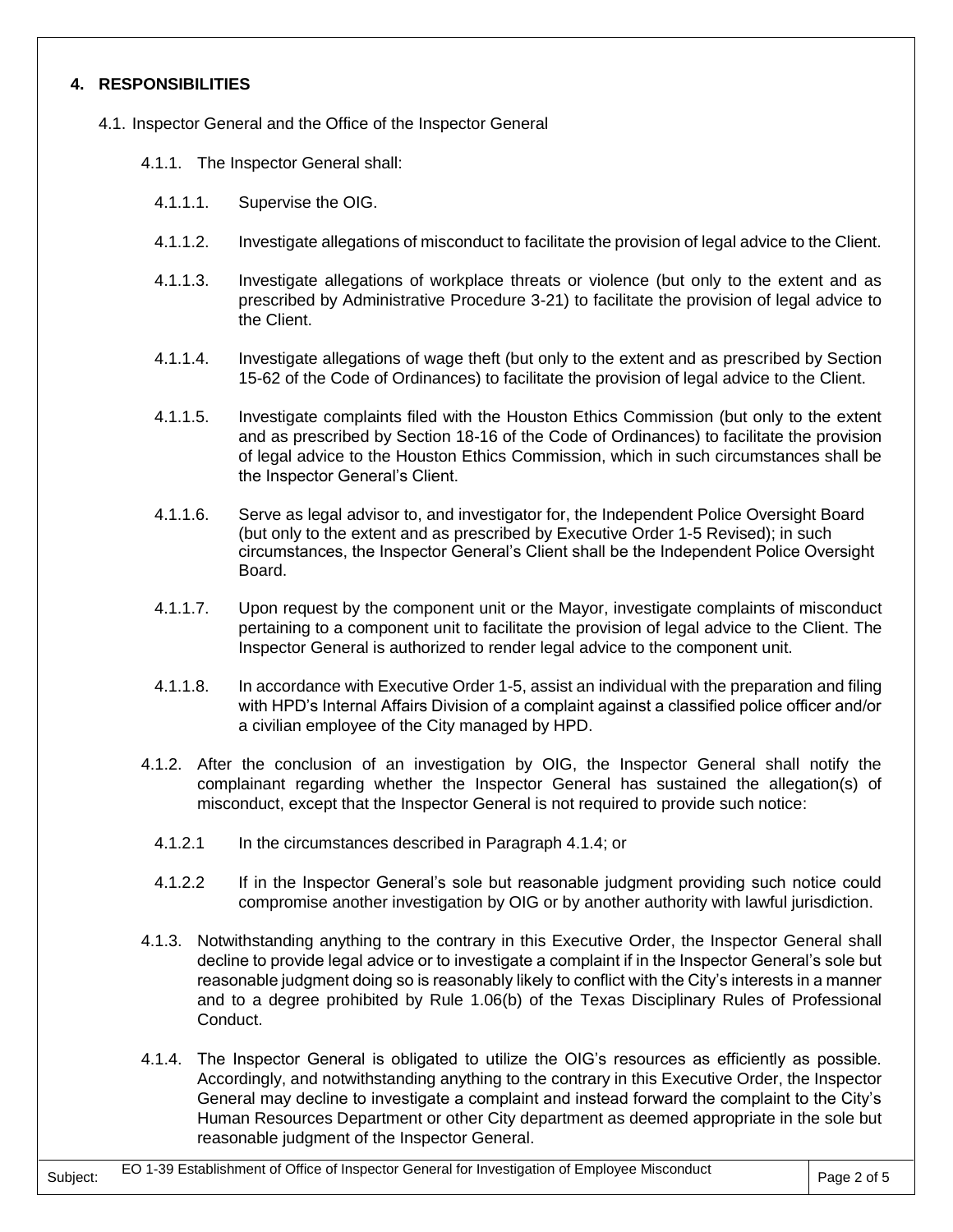#### 4.2. Department Directors

- 4.2.1. When the Inspector General acts to fulfill the responsibilities stated in Section 4.1.1 of this Executive Order, each department director shall assist the Inspector General and ensure that each employee of the department responds promptly to the OIG's requests for interviews, documents, and other information reasonably necessary for a complete investigation.
- 4.2.2. Directors or their designees may refer matters to OIG for investigation and legal advice.

#### 4.3. Elected Officials

4.3.1. When the Inspector General acts to fulfill the responsibilities stated in Section 4.1.1 of this Executive Order, each elected official of the City shall assist the Inspector General and ensure that each City employee managed by the elected official responds promptly to the OIG's requests for interviews, documents, and other information reasonably necessary for a complete investigation.

#### 4.4. Appointed Officials

- 4.4.1. Each appointed official has the same responsibilities and may be subject to the same penalties as a City employee, which responsibilities and penalties are stated in Section 4.6 of this Executive Order.
- 4.4.2. When the Inspector General acts to fulfill the responsibilities stated in Section 4.1.1 of this Executive Order, each appointed official shall assist the Inspector General and respond promptly to the OIG's requests for interviews, documents, and other information reasonably necessary for a complete investigation.
- 4.5. Vendors and Contractors
	- 4.5.1. When the Inspector General acts to fulfill the responsibilities stated in Section 4.1.1 of this Executive Order, each of the City's vendors and contractors shall assist the Inspector General and respond promptly to the OIG's requests for interviews, documents, and other information reasonably necessary for a complete investigation.

#### 4.6. City Employees

- 4.6.1. A City employee who believes in good faith that misconduct is occurring or has occurred has an affirmative duty to report to the OIG the facts or circumstances giving rise to the belief. Failure to do so may give rise to corrective action.
	- 4.6.1.1. An allegation of misconduct shall be in writing, on a form promulgated by the OIG or verified before an officer authorized to administer statements under oath, such as a notary. Failure to do so may, in the sole discretion of the OIG, preclude investigation or corrective action.
	- 4.6.1.2. An allegation of misconduct should be reported to the OIG as promptly as possible, but in any event, no later than thirty days after the person making the allegation is aware of facts or circumstances that appear to constitute misconduct. Failure to do so may, in the sole discretion of the OIG, preclude investigation or corrective action.
	- 4.6.1.3. A City employee shall not falsely allege misconduct to the OIG (that is, represent to the OIG that a material fact or circumstance is true when the employee knows the representation not to be true).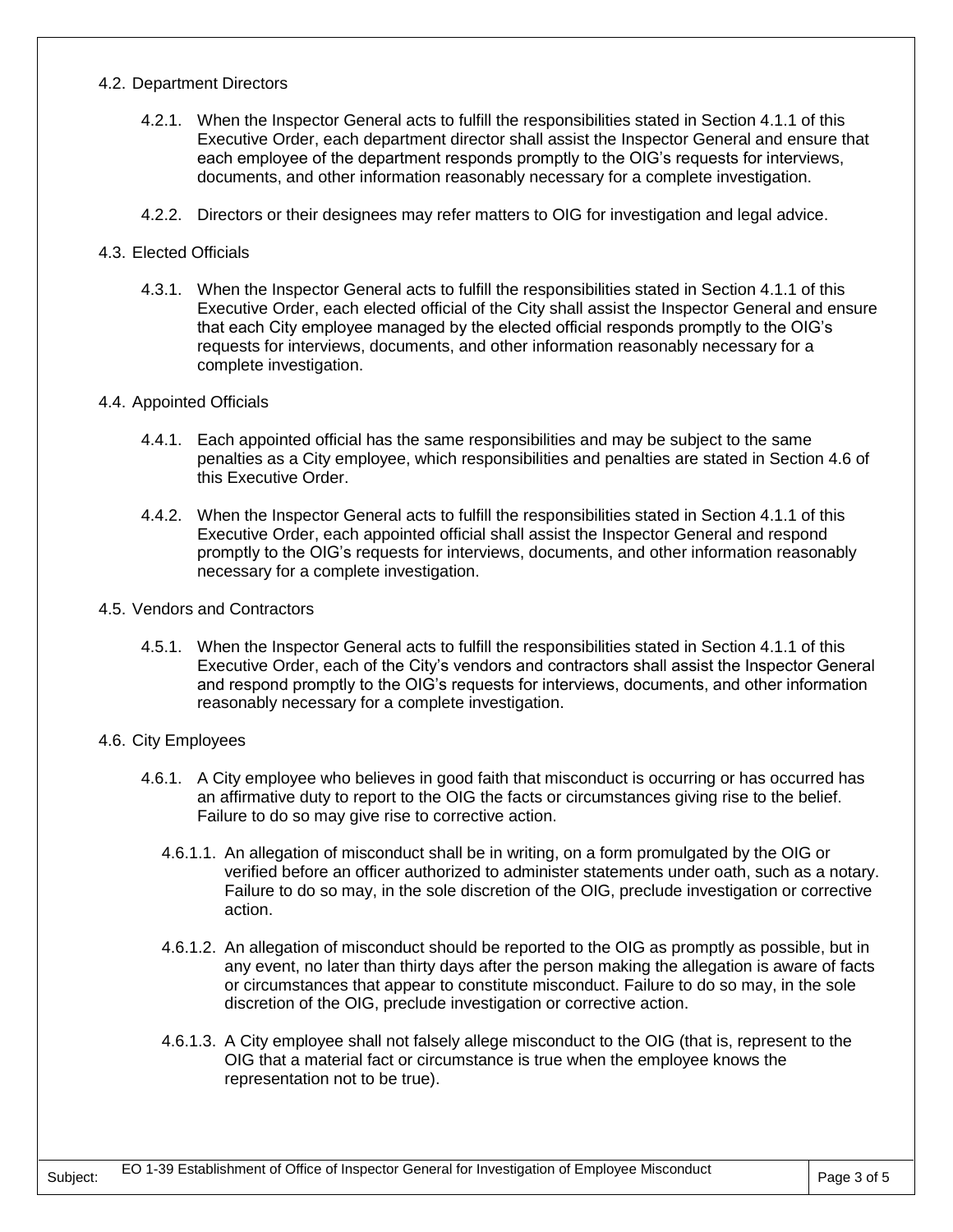- 4.6.2. Each City employee shall cooperate fully with any investigation conducted by the OIG and shall provide truthful information, written statements, documents, and related materials upon the OIG's request.
- 4.6.3. Unless authorized in writing by the Inspector General or as otherwise provided by law, no City employee shall disclose to any person other than (a) the staff of the OIG or (b) the employee's personal legal representative, if any, the substance of any communication (whether verbal, electronic, or in writing) to or from the OIG related to an OIG investigation.
- 4.6.4. No City employee shall interfere with an OIG investigation.
- 4.6.5. No City employee shall take any adverse employment action against any person as a result of the person's cooperation with an OIG investigation.
- 4.6.6. This Executive Order does not relieve any City employee of any duty to comply with state and federal law, the City Charter, City ordinance, City Executive Order, City Administrative Procedure, Mayor's Policy, or a City department policy regarding misconduct or the reporting of misconduct.
- 4.6.7. Violation of this Executive Order constitutes misconduct and shall subject the employee to disciplinary action up to and including indefinite suspension.

## **5. ALLEGATIONS RE: WHISTLEBLOWER ACT**

- 5.1. A City employee or a former City employee who believes that the City has taken an adverse personnel action against him in retaliation for a prior complaint made to "an appropriate law enforcement agency" in violation of Chapter 554 of the Texas Government Code ("Whistleblower Act") may file a complaint ("Whistleblower Complaint') with the OIG and provide the facts and circumstances giving rise to the employee's belief. OIG investigates Whistleblower Complaints but is not "an appropriate law enforcement agency" within the meaning of the Whistleblower Act. A Whistleblower Complaint filed with the OIG should be in writing, on a form promulgated by the OIG.
	- 5.1.1. Upon receipt of a Whistleblower Complaint, the OIG will mark the date and time of receipt on the face of the Complaint.
	- 5.1.2. A Whistleblower Complaint should be filed with the OIG as promptly as possible, but in any event within 90 days after the date on which the adverse personnel action occurred or was discovered through reasonable diligence.
	- 5.1.3. Except as authorized in writing by the City Attorney, the OIG must complete its investigation of a Whistleblower Complaint within 45 days after the date on which the Whistleblower Complaint was filed with the OIG.
	- 5.1.4. Upon completion of its investigation of a Whistleblower Complaint, the OIG will deliver a written report of the OIG's findings and conclusions ("OIG's Report") to the director of the department in which the employee is or was most recently employed. Within 20 days after the date on which the Director received the OIG's Report, the Director will issue a written decision on the Whistleblower Complaint reflecting the corrective action, if any, that the Director will take, which may include but is not limited to discipline up to and including termination of the employee found to have violated the Whistleblower Act.
- 5.2. If a civil-service-protected City employee timely files with the Civil Service Commission ("Commission") an Appeal ("Civil Service Appeal") of the employee's indefinite suspension, involuntary demotion, reduction in pay, or temporary suspension in excess of 15 days, and if the Civil Service Appeal alleges any fact or circumstance that may constitute a violation of the Whistleblower Act, the Commission shall file a copy of the Civil Service Appeal with the OIG.